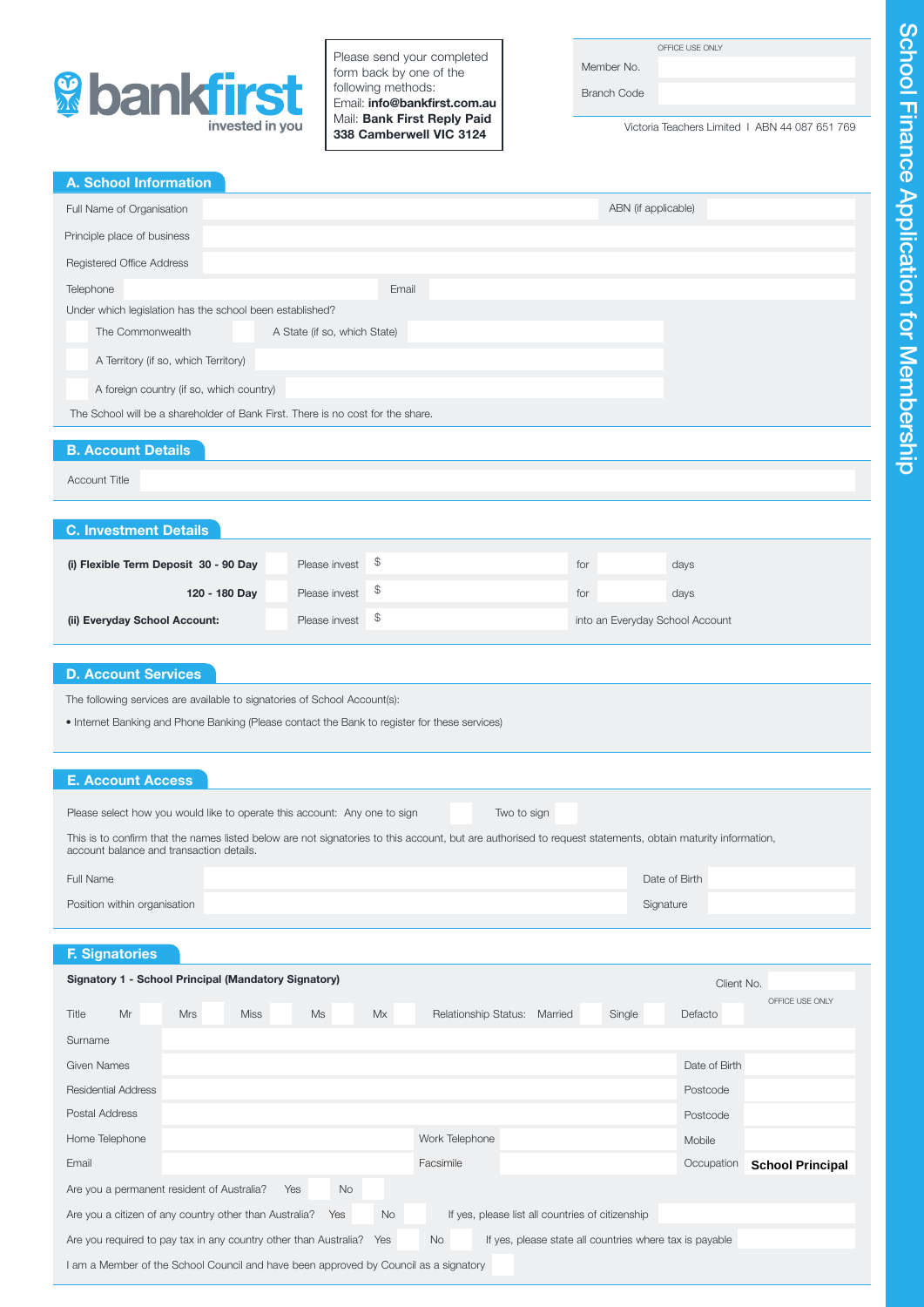# F. Signatories (continued)

| <b>Additional Signatory 2</b><br>Client No.                                                                                                  |            |             |    |    |                                        |        |               |                 |
|----------------------------------------------------------------------------------------------------------------------------------------------|------------|-------------|----|----|----------------------------------------|--------|---------------|-----------------|
| Mr<br>Title                                                                                                                                  | <b>Mrs</b> | <b>Miss</b> | Ms | Mx | <b>Relationship Status:</b><br>Married | Single | Defacto       | OFFICE USE ONLY |
| Surname                                                                                                                                      |            |             |    |    |                                        |        |               |                 |
| Given Names                                                                                                                                  |            |             |    |    |                                        |        | Date of Birth |                 |
| <b>Residential Address</b>                                                                                                                   |            |             |    |    |                                        |        | Postcode      |                 |
| Postal Address                                                                                                                               |            |             |    |    |                                        |        | Postcode      |                 |
| Home Telephone                                                                                                                               |            |             |    |    | Work Telephone                         |        | Mobile        |                 |
| Email                                                                                                                                        |            |             |    |    | Facsimile                              |        | Occupation    |                 |
| No<br>Are you a permanent resident of Australia?<br>Yes                                                                                      |            |             |    |    |                                        |        |               |                 |
| <b>No</b><br>Are you a citizen of any country other than Australia?<br>If yes, please list all countries of citizenship<br>Yes               |            |             |    |    |                                        |        |               |                 |
| Are you required to pay tax in any country other than Australia? Yes<br><b>No</b><br>If yes, please state all countries where tax is payable |            |             |    |    |                                        |        |               |                 |
| I am a Member of the School Council and have been approved by Council as a signatory                                                         |            |             |    |    |                                        |        |               |                 |

| <b>Additional Signatory 3</b><br>Client No.                                                                                                  |            |             |    |    |                              |  |  |        |               |                 |
|----------------------------------------------------------------------------------------------------------------------------------------------|------------|-------------|----|----|------------------------------|--|--|--------|---------------|-----------------|
| Mr<br>Title                                                                                                                                  | <b>Mrs</b> | <b>Miss</b> | Ms | Mx | Relationship Status: Married |  |  | Single | Defacto       | OFFICE USE ONLY |
| Surname                                                                                                                                      |            |             |    |    |                              |  |  |        |               |                 |
| Given Names                                                                                                                                  |            |             |    |    |                              |  |  |        | Date of Birth |                 |
| <b>Residential Address</b>                                                                                                                   |            |             |    |    |                              |  |  |        | Postcode      |                 |
| Postal Address<br>Postcode                                                                                                                   |            |             |    |    |                              |  |  |        |               |                 |
| Home Telephone                                                                                                                               |            |             |    |    | Work Telephone               |  |  |        | Mobile        |                 |
| Email                                                                                                                                        |            |             |    |    | Facsimile                    |  |  |        | Occupation    |                 |
| <b>No</b><br>Are you a permanent resident of Australia?<br>Yes                                                                               |            |             |    |    |                              |  |  |        |               |                 |
| <b>No</b><br>Are you a citizen of any country other than Australia?<br>If yes, please list all countries of citizenship<br>Yes               |            |             |    |    |                              |  |  |        |               |                 |
| <b>No</b><br>If yes, please state all countries where tax is payable<br>Are you required to pay tax in any country other than Australia? Yes |            |             |    |    |                              |  |  |        |               |                 |
| I am a Member of the School Council and have been approved by Council as a signatory                                                         |            |             |    |    |                              |  |  |        |               |                 |

| <b>Additional Signatory 4</b><br>Client No.                                                                                                  |                         |             |    |    |                              |        |                            |  |
|----------------------------------------------------------------------------------------------------------------------------------------------|-------------------------|-------------|----|----|------------------------------|--------|----------------------------|--|
| Mr<br>Title                                                                                                                                  | <b>Mrs</b>              | <b>Miss</b> | Ms | Mx | Relationship Status: Married | Single | OFFICE USE ONLY<br>Defacto |  |
| Surname                                                                                                                                      |                         |             |    |    |                              |        |                            |  |
| Given Names                                                                                                                                  |                         |             |    |    |                              |        | Date of Birth              |  |
| <b>Residential Address</b>                                                                                                                   |                         |             |    |    |                              |        | Postcode                   |  |
| Postal Address<br>Postcode                                                                                                                   |                         |             |    |    |                              |        |                            |  |
| Work Telephone<br>Home Telephone<br>Mobile                                                                                                   |                         |             |    |    |                              |        |                            |  |
| Email                                                                                                                                        | Facsimile<br>Occupation |             |    |    |                              |        |                            |  |
| <b>No</b><br>Are you a permanent resident of Australia?<br>Yes                                                                               |                         |             |    |    |                              |        |                            |  |
| <b>No</b><br>Are you a citizen of any country other than Australia?<br>If yes, please list all countries of citizenship<br>Yes               |                         |             |    |    |                              |        |                            |  |
| If yes, please state all countries where tax is payable<br>Are you required to pay tax in any country other than Australia? Yes<br><b>No</b> |                         |             |    |    |                              |        |                            |  |
| I am a Member of the School Council and have been approved by Council as a signatory                                                         |                         |             |    |    |                              |        |                            |  |

# G. Consent for Electronic Verification of Identity

The AML/CTF Act requires Bank First to verify your identity prior to banking with us. To verify your identity electronically, the Bank requires your consent for us to<br>provide personal details including your name, address a

An alternative means of verifying your identity is available using a documentation-based procedure if you choose not to consent to Electronic Verification.

Please tick the box below confirming your authority and consent to electronic verification of your identity.